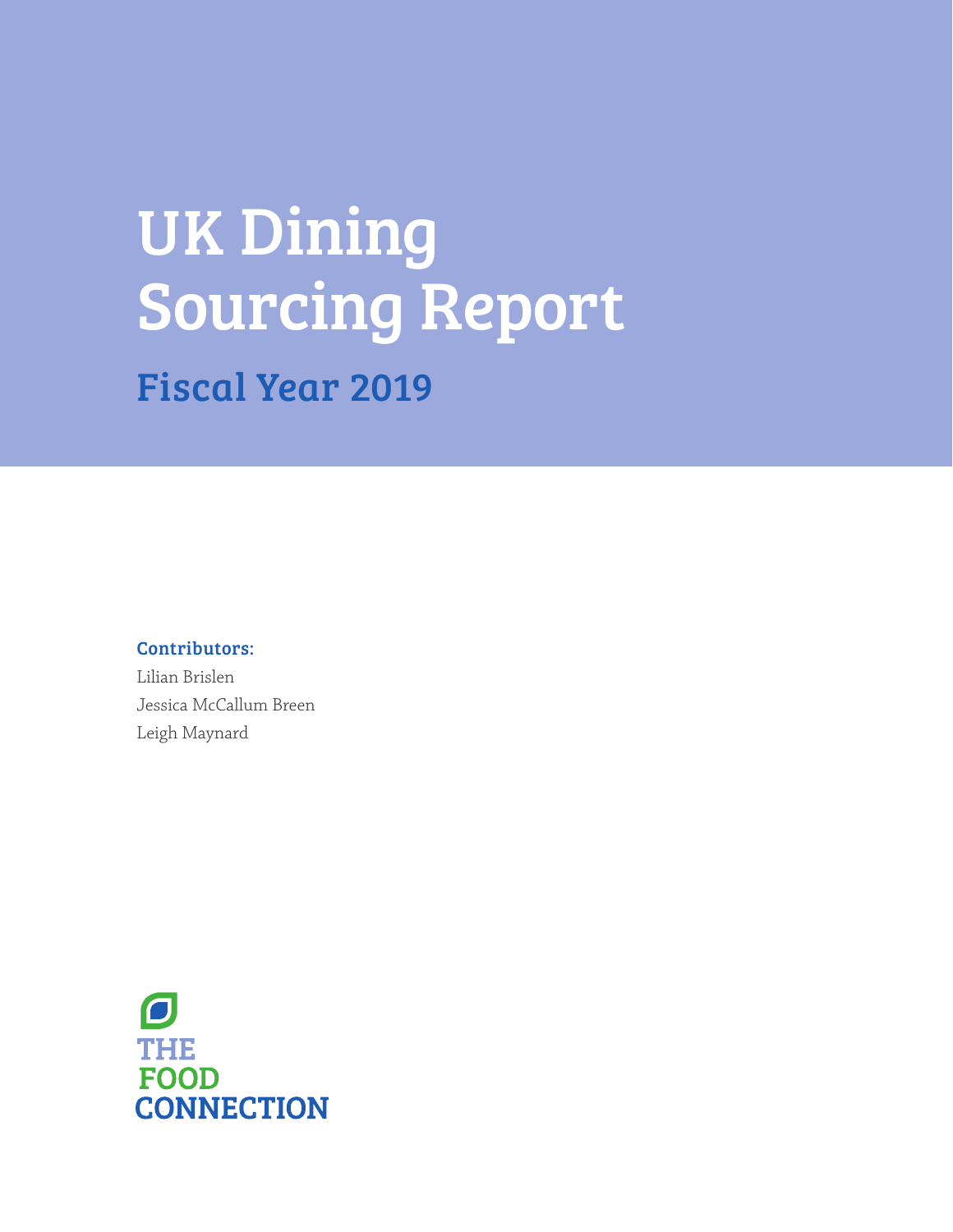## **Contents**

| UK'S LOCAL FOOD COMMITMENTS 3                                                        |
|--------------------------------------------------------------------------------------|
| METHODOLOGY 4                                                                        |
|                                                                                      |
| DISCUSSION8                                                                          |
|                                                                                      |
| Complete Classification of UK Dining<br>Purchases by Kentucky Farm and Vendor Source |
| Complete List of UK Dining<br>Vendors by Classification                              |
| Why Local?                                                                           |

## SUMMARY

This report contains the fifth annual assessment of the local food procurement efforts of UK Dining (Aramark) and covers the 2019 fiscal year (July 1, 2018, to June 30, 2019). For FY19, UK Dining's reported Kentucky Farm and Food Business Impact (KYFFBI) purchases totaled \$2,649,573, which is 146% of the required minimum. That represents 23% of total food purchasing by UK Dining (up from 17% for FY18). Of that, farm-impact purchases (those items with at least 10% of their ingredients sourced from Kentucky farms), totaled \$1,327,922, which is 192% of the minimum requirement set by the dining contract. Most notably, both the farm-impact and total local purchasing targets could have been met with just those products purchased from Kentucky-owned businesses (these purchases totaled \$1,993,062 with a minimum KPI of \$1,817,133).

New local procurement initiatives for FY19 include the development and implementation of both the Kentucky Salad Bar Program and the Whole Animal Program and the integration of independent restaurants as sub-contractors in residential dining. FY19 was also the first year with both residential dining halls fully operating, and the first year of a revised meal-plan program emphasizing residential dining. Both those changes brought more dining traffic into the spaces where UK Dining (Aramark) has direct control over menus and sourcing, as opposed to UK Dining (Aramark)-operated franchise dining.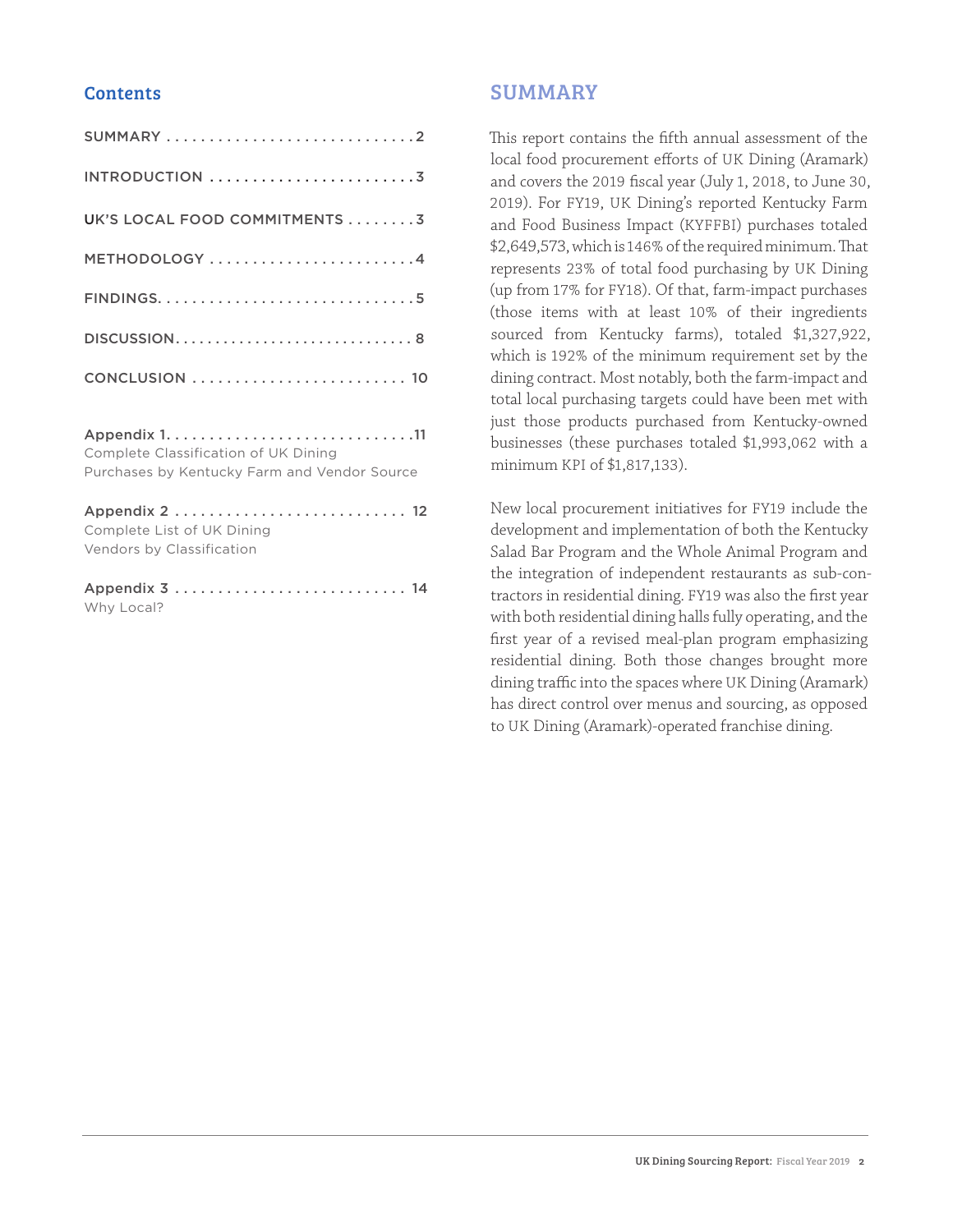## <span id="page-2-0"></span>INTRODUCTION

This publication is the fifth annual report assessing the local food procurement efforts at the University of Kentucky by Aramark, the private dining service provider that operates UK Dining. In keeping with the institution's land-grant mission, the goal of the University of Kentucky's local food purchasing and broader farm-tocampus initiatives is to use our campus as a living laboratory and support the growth of the local farm and food economies of our Commonwealth. The Food Connection, a local food systems center located at the heart of campus, supports this effort by conducting an annual assessment of UK Dining's local food purchasing and initiatives.

The primary goals for our annual report are to provide a transparent account of how local purchasing requirements in our dining services contract are fulfilled and to identify opportunities, challenges, best practices, and innovations discovered through collaborative efforts over the course of the year. While our Food Connection team collaborates with the staff of UK Dining (Aramark) to support their local procurement initiatives, our report aims to provide an objective assessment of those efforts. For a discussion of the broader goals and values of local food initiatives, see Appendix 3.

This analysis provides an item-level assessment of how UK Dining (Aramark) meets its annual Kentucky Farm and Food Business Impact (KYFFBI) purchasing requirements as defined by the dining contract. As stated in previous reports, our goal is the development of a replicable metric and methodology that reasonably represents the relative impact of food purchases on the Kentucky farm and food business economy.

## UK'S LOCAL FOOD COMMITMENTS

The KYFFBI (e.g. 'local food') procurement program originates in the dining contract signed between the University of Kentucky and Aramark Corporation (a food service, facilities, and uniform service provider) in 2015. In response to significant feedback from on- and off-campus stakeholders regarding UK's role in Kentucky's agro-food system, the dining contract stipulated explicit Key Performance Indicators tied to local food purchases. Recognizing that all major initiatives require evaluation and revision, the Key Performance Indicators were revised in January 2017 to provide more targeted guidance to the program and prioritize farm-impact purchasing (see previous dining reports for a more in-depth discussion of these revisions).

Local food purchases are governed by a two-part Key Performance Indicator (KPI) within the contract that dictates minimum Farm Impact and Food Business Impact purchases. The combined Kentucky Farm and Food Business Impact (KYFFBI) is the total of all individual items purchased and classified within these metrics, with farm impact purchases as a subset of that total. The fiscal year 2019 KYFFBI benchmark commitment is included in Table 1, and the contractual definitions of farm impact and business impact are provided in Table 2.

Additionally, the revised contract stipulates the following overall increase of Kentucky Farm and Food Business Impact (KYFFBI) purchases relative to the total food purchases by UK Dining as follows: "By the 2023-2024 Contract Year, total Kentucky Farm Impact and Kentucky Food Business Impact purchases shall be at least Twenty Percent (20%) of Dining Partner's food and beverage purchases for that Contract Year and each future Contract Year."

#### Table 1. FY19 KYFFBI benchmarks

|                                                        | <b>FY19</b><br>Commitment | <b>Annual Increase</b><br>against FY18<br><b>Benchmark</b> |
|--------------------------------------------------------|---------------------------|------------------------------------------------------------|
| Total Kentucky Farm and<br><b>Food Business Impact</b> | \$1,817,133               | 5%                                                         |
| Minimum Portion<br>Kentucky Farm Impact                | \$692.743                 | 3%                                                         |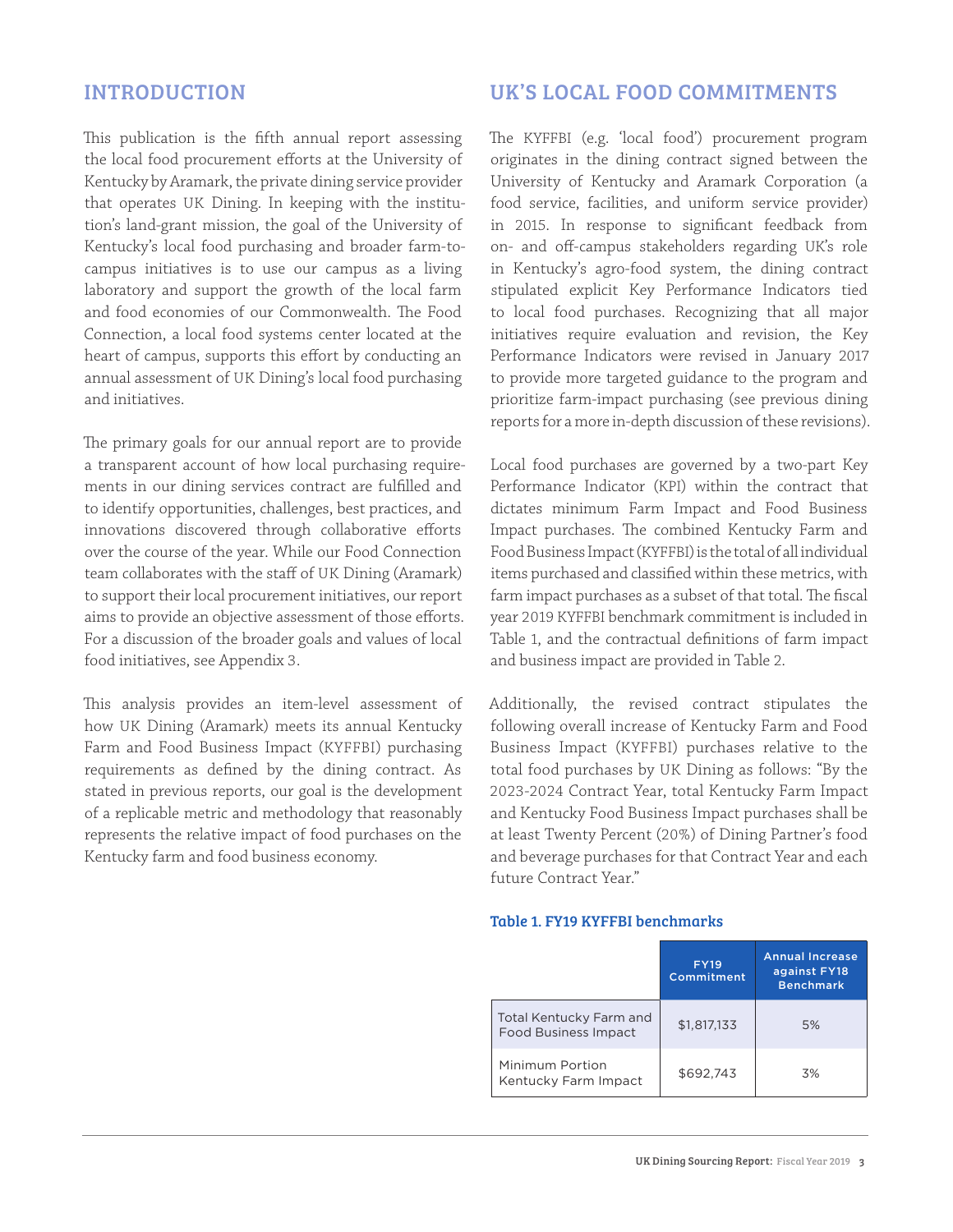### Table 2. Kentucky Farm and Food Business Impact Definitions

<span id="page-3-0"></span>

| <b>KENTUCKY FARM AND FOOD BUSINESS IMPACT (KYFFBI) DEFINITIONS</b> |                                                                                                                                                                                                                                                                             |  |  |  |  |  |
|--------------------------------------------------------------------|-----------------------------------------------------------------------------------------------------------------------------------------------------------------------------------------------------------------------------------------------------------------------------|--|--|--|--|--|
|                                                                    | <b>Kentucky Farm Impact</b>                                                                                                                                                                                                                                                 |  |  |  |  |  |
| Majority Farm Impact                                               | Greater than or equal to 50% of the ingredients or food product are sourced from Kentucky<br>farms. For this category, specific farm sources can be identified, though they may be<br>comingled. Percentage is calculated by value (cost) of total ingredients, not volume. |  |  |  |  |  |
| Some Farm Impact                                                   | It can be reasonably concluded that >10% and < 50% of the ingredients are sourced from<br>Kentucky farms. Percentage is calculated by value (cost) of total ingredients, not volume.                                                                                        |  |  |  |  |  |
| No Farm Impact                                                     | There is no identifiable Kentucky farm source for ingredients, or the only significant potential<br>Kentucky farm content is derived from nationally/globally processed and comingled<br>commodities (e.g., corn sweetener).                                                |  |  |  |  |  |
|                                                                    |                                                                                                                                                                                                                                                                             |  |  |  |  |  |
|                                                                    | <b>Kentucky Food Business Impact</b>                                                                                                                                                                                                                                        |  |  |  |  |  |
| Kentucky-owned<br><b>Busines</b>                                   | Vendor of the product is a food grower, processor, or value-adding enterprise operating<br>primarily in Kentucky, and the majority of business is owned by Kentucky citizens.                                                                                               |  |  |  |  |  |
| Kentucky-located<br>Food Processor                                 | A non-Kentucky owned business that is engaged in significant value adding to the food<br>product at a Kentucky-based operation (beyond aggregation, transportation, or distribution).<br>Products must be verified to come from Kentucky-located production facilities.     |  |  |  |  |  |

## METHODOLOGY

This report assesses all Kentucky Farm and Food Business Impact food and beverage purchases reported to the University of Kentucky by UK Dining (Aramark) as defined and required by KPIs in the dining service contract. The classification and analysis of KYFFBI purchases are conducted by staff of The Food Connection and cataloged and stored in a SQL database developed explicitly for this initiative.

Consistent with previous reports, local purchasing data are analyzed at the item level, meaning the categorization of business and farm impact is made for each individual item purchased from any given vendor. This method is key to our assessment, as some food businesses engage in a mixture of both in-state processing and redistribution of products manufactured out of state. For such cases, we included expenditures on in-state processed items in the 'Kentucky-located processor' category, and expenditures on redistributed products are disqualified and thus do not count toward the total Kentucky Farm and Food Business Impact KPI. In this way, our method departs from Kentucky Proud classification, which occurs at the vendor level. For a more detailed explanation of the item-level classification system, please see Appendix 1.

KYFFBI purchasing data are submitted to The Food Connection on a monthly basis by UK Dining, who aggregates the purchasing records from the two primary distributors as well as purchases made directly from Kentucky vendors. These data includes the names of vendors, items purchased from each vendor, and the total dollar value spent by UK Dining (Aramark) on each item. New (i.e., unclassified) items are identified and classified on a rolling basis by The Food Connection. Final year-end analyses (e.g., total purchases by category, vendor classifications, and product classifications) are reviewed and verified by the authors and leaders from University administration and UK Dining. A full list of vendors (e.g., farms, manufacturers, sub-contracted caterers) and their product classifications are provided in Appendix 2.

As an addition to the KYFFBI classifications, and for a deeper understanding of exactly what kinds of Kentucky foods are sourced, we further classify data based on broad food-type categories detailed in Table 3.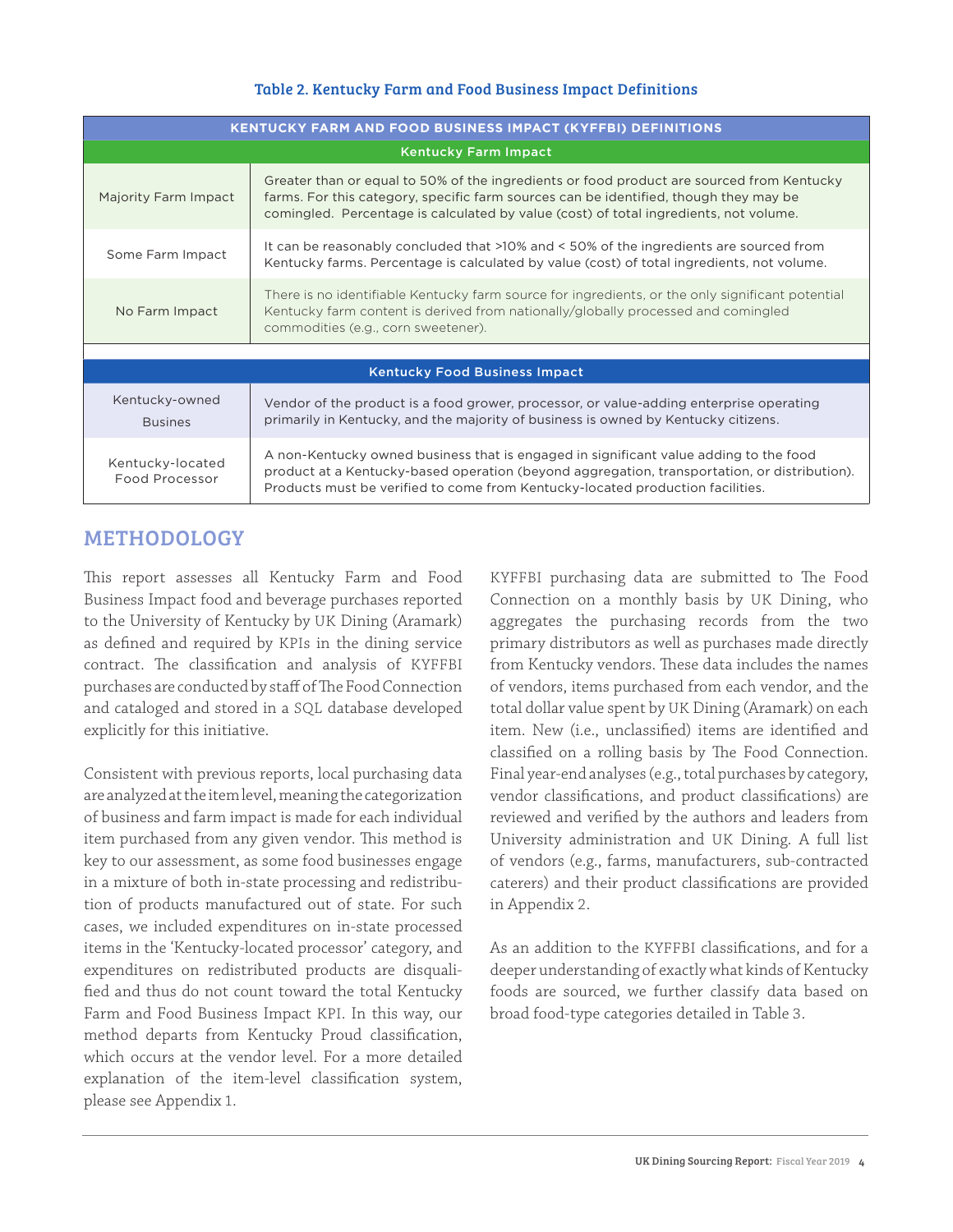#### <span id="page-4-0"></span>Table 3. Product Type Classifications

| <b>CATEGORY</b>                     | <b>DESCRIPTION</b>                                                                                                               |
|-------------------------------------|----------------------------------------------------------------------------------------------------------------------------------|
| Baked goods<br>and grains           | Cupcakes, cookies, bread, pasta,<br>baking mixes, flour                                                                          |
| Dairy                               | Fluid milk (all kinds), cheese,<br>excludes ice cream                                                                            |
| Meat and<br>eggs                    | Raw or processed meats: beef, pork,<br>eggs, chicken; includes sausages,<br>pre-formed patties, and breaded cutlets              |
| Produce                             | Fruits and vegetables, fresh or minimally<br>processed (chopped and frozen)                                                      |
| $Sub -$<br>Contracted<br>Restaurant | Kentucky-based, independently owned<br>restaurants providing food on a<br>per-portion basis to residential dining                |
| Value-added                         | Value-added and processed foods:<br>soups, syrups, sauces, jams, ice cream,<br>coffee, candy, juices, granola, salsa,<br>popcorn |

We do not attempt to evaluate, nor should our results be assumed to represent, food characteristics such as environmental impact, fair labor practices, the sustainability of production methods, or consumer health. Because of the complex nature of supply chains involved in large institutional dining, our analysis cannot be used to accurately assess the ultimate financial impact of

these purchases on the businesses and farms involved. This methodology does not enable quantitative determination of economic impact on farm or food business, nor does it directly measure health or sustainability outcomes. However, by focusing on item level classification of impact on Kentucky farms and Kentucky business ownership, we seek to facilitate a higher level of transparency than local food definitions or metrics based solely on business location (e.g., geographic proximity or "food miles"). Identifying vendors and cataloging the products are essential first steps to address these and other valuesbased questions about our food.

## FINDINGS

During fiscal year 2019, reported Kentucky Farm and Food Business Impact expenditures again met or exceeded the related key performance indicators. Results of our assessment and classification of foods reported for fulfillment of Kentucky Farm and Food Business Impact (KYFFBI) by UK Dining (Aramark) are presented in Figure 1, purchase totals are shown in Table 4, a detailed breakdown is shown in Table 5, and Table 6 presents a year-to-year comparison of KYFFBI purchases. A complete list of vendors by classification is provided in Attachment 2.

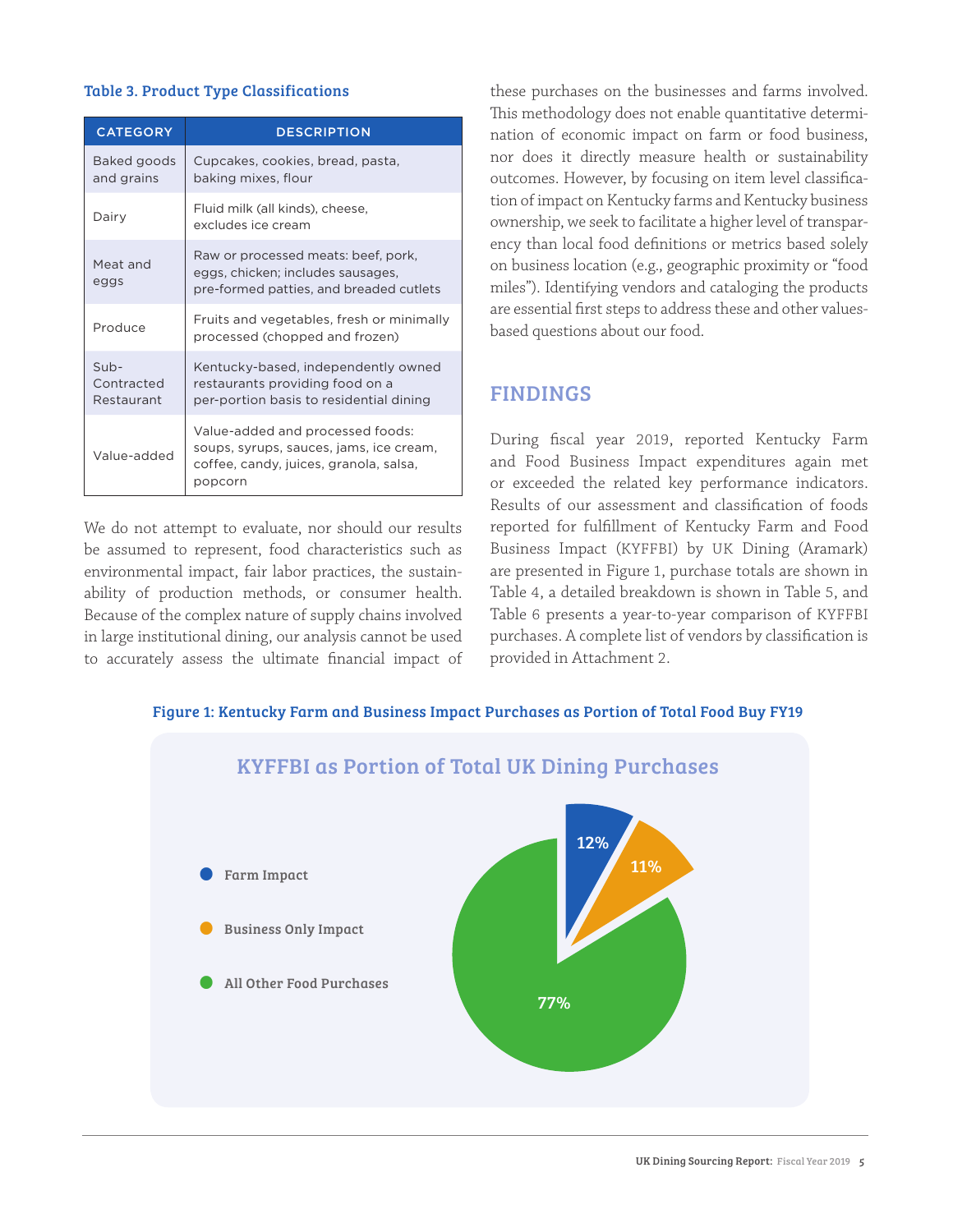#### Table 4. FY19 KPIs vs Final Purchase Totals

|                                                 | <b>FY19 KPI</b> | <b>FY19 TOTAL</b><br><b>PURCHASES</b> |
|-------------------------------------------------|-----------------|---------------------------------------|
| <b>KENTUCKY FARM IMPACT PURCHASES</b>           | \$692.743       | \$1,327,922                           |
| <b>FOOD BUSINESS IMPACT PURCHASES</b>           |                 | \$1,321,651                           |
| COMBINED KENTUCKY FARM AND FOOD BUSINESS IMPACT | \$1,817,133     | \$2,649,573                           |

#### Table 5. Categorization of Kentucky Farm and Food Business Impact Purchases for FY19

| <b>FARM IMPACT</b>                                       | <b>BUSINESS IMPACT</b>            | <b>TOTAL</b><br><b>PURCHASES</b> | <b>NUMBER OF</b><br><b>VENDORS</b> |
|----------------------------------------------------------|-----------------------------------|----------------------------------|------------------------------------|
| Majority                                                 | <b>KY Business</b>                | \$746,078                        | 34                                 |
| Majority                                                 | Processor                         | \$484,884                        | 4                                  |
| Some                                                     | <b>KY Business</b>                | \$96,365                         | 2                                  |
| Some                                                     | Processor                         | \$596                            | 1                                  |
| <b>TOTAL FARM IMPACT</b>                                 |                                   | \$1,327,922                      |                                    |
| None                                                     | <b>KY Business</b>                | \$1,150,619                      | 27                                 |
| None                                                     | Processor                         | \$171,031                        | 6                                  |
|                                                          | <b>TOTAL BUSINESS ONLY IMPACT</b> | \$1,321,651                      |                                    |
| <b>TOTAL KENTUCKY FARM AND</b><br><b>BUSINESS IMPACT</b> |                                   | \$2,649,573                      |                                    |

Farm impact purchasing (both majority and some farm impact products) increased by \$282,290 compared to FY18 to total \$1,327,922. The increase in farm impact purchasing is due largely to the implementation of a whole animal purchasing program and a Kentucky salad bar program discussed in greater detail in the next section. Other products in this 'gold standard' category include locally sourced eggs, ice cream from Taylor Belle's and Crank and Boom, baking mixes from Weisenberger Mills, and additional increases in produce purchasing outside of the salad bar program including apples from Evans Orchard. Products with some farm impact sourced from Kentucky-owned businesses include specially formulated soups and sauces from Custom Food Solutions that integrate Kentucky-sourced produce and protein, and Purnell's sausage which sources a portion of their pork from Kentucky producers. It is important to

note that the farm impact KPI could have been met just with those products purchased from Kentucky-owned businesses, which is a remarkable development.

The largest sub-category of KYFFBI purchases (see Table 5) was non-farm impact foods from Kentuckyowned businesses (\$1,150,619), which is more than double the purchases in this category from last fiscal year (\$540,039). Just over 65% of these business-impact purchases (\$693,329) were from a new sub-contracting program that brought three local, independently owned restaurants into the residential dining halls. This program will be discussed in greater detail in the next section.

As in years past, other products without farm impact sourced from Kentucky-owned business include soups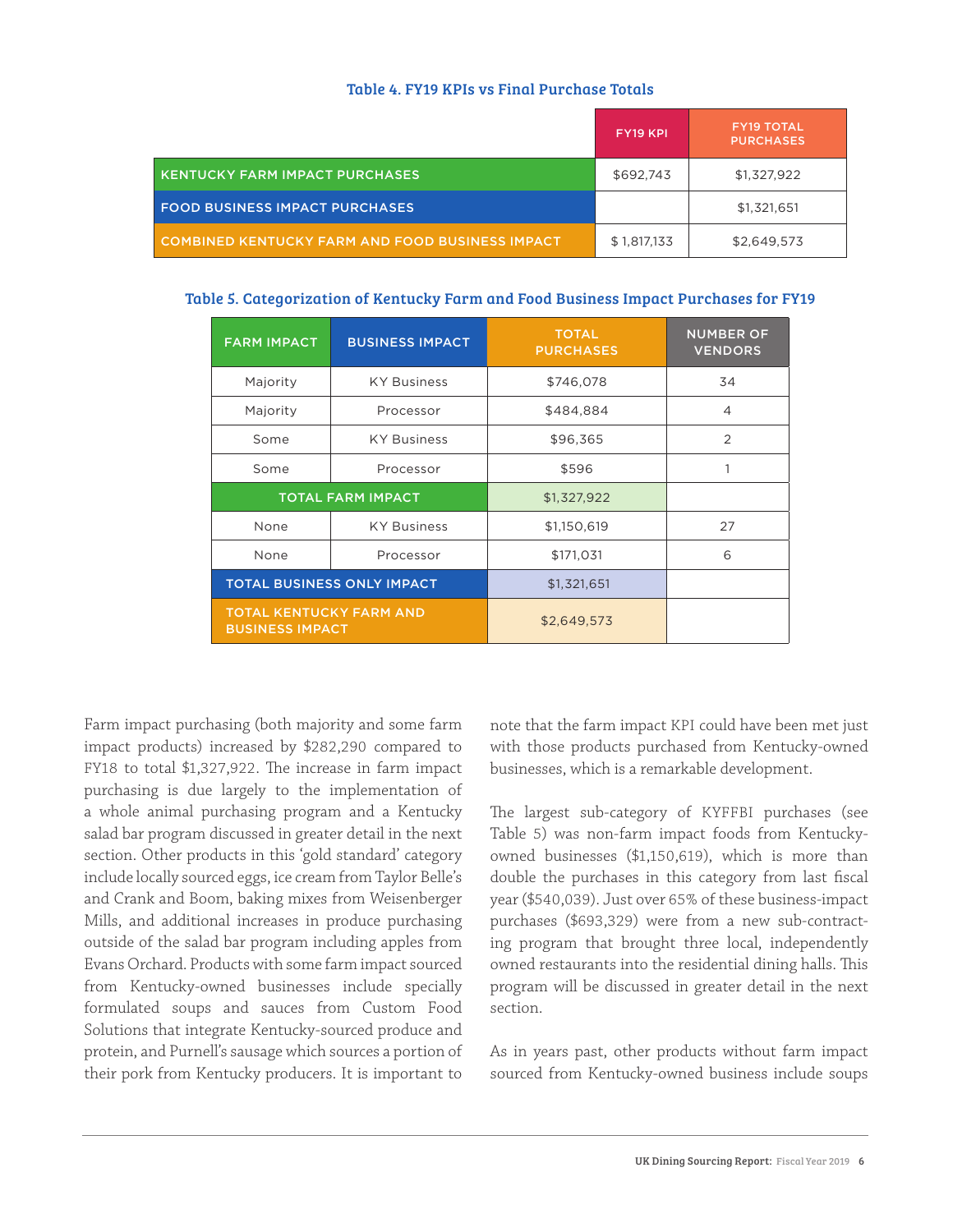and sauces from Custom Food Solutions, coffee from John Conti and Shuffle Bean, and Donut Days donuts. Products from the processor category include bread manufactured by Flowers Foods, Jif peanut butter sourced from the Lexington plant, tortillas and chips from a manufacturing plant in Louisville, lunch meats and hot dogs from Specialty Foods Group, and syrups and sauces made by Lyons Magnus. The increase in majority farm impact products in the Processors category compared to FY18 is due primarily to a change in our access to more accurate vendor-level classifications (e.g., we changed how we track Pilgrim's Pride and milk purchases that are sold through multiple vendors).

Assessment of the breakdown of KYFFBI purchases by product type is summarized in Table 7. The largest category of expenditures was meat products (\$1,074,827), which is a 47% increase over last year. Of those expenditures having at least some farm impact, just over half came from the whole animal and Kentucky hamburger purchases (discussed later in this report), and the single largest vendor within this category was Pilgrim's Pride, a subsidiary of JBS, which contracts production and processes broiler chickens in Kentucky.

Farm impact produce purchases increased significantly from last year, rising from just \$16,622 in FY18 to \$93,716 this fiscal year. This increase is directly attributable to the Kentucky Salad Bar Program (discussed later in this report) and collaboration with Local Food Connection, a food hub aggregating from small and mid-sized Kentucky farmers.

|                              |                                   |                      | 2017              |                      | 2018              |                      | 2019              |
|------------------------------|-----------------------------------|----------------------|-------------------|----------------------|-------------------|----------------------|-------------------|
| <b>FARM</b><br><b>IMPACT</b> | <b>BUSINESS</b><br><b>IMPACT</b>  | Number of<br>vendors | Total<br>purchase | Number of<br>vendors | Total<br>purchase | Number of<br>vendors | Total<br>purchase |
| Majority                     | <b>KY Business</b>                | 25                   | \$268,964         | 28                   | \$608,096         | 34                   | \$746,078         |
| Majority                     | Processor                         | 3                    | \$248,658         | 6                    | \$299,794         | $\overline{4}$       | \$484,884         |
| Some                         | <b>KY Business</b>                | $\overline{4}$       | \$224,833         | 25                   | \$101,938         | $\overline{4}$       | \$96,365          |
| Some                         | Processor                         |                      | \$10,028          | 2                    | \$35,803          |                      | \$596             |
|                              | <b>TOTAL FARM IMPACT</b>          |                      | \$752,483         |                      | \$1,045,632       |                      | \$1,327,922       |
| None                         | <b>KY Business</b>                | 20                   | \$478,715         | 23                   | \$540,039         | 27                   | \$1,150,619       |
| None                         | KProcessor                        | 5                    | \$85,164          | 8                    | \$167,240         | 6                    | \$171,031         |
|                              | <b>TOTAL BUSINESS ONLY IMPACT</b> |                      | \$538,879         |                      | \$707.279         |                      | \$1,321,651       |
|                              | <b>TOTAL KYFFBI</b>               |                      | \$1,316,362       |                      | \$1,752,911       |                      | \$2,649,573       |

#### Table 6. Comparison of FY17, FY18, and FY19 Kentucky Farm and Food Business Impact purchases.

#### Table 7. Product Type Classifications

|                    | <b>MAJORITY</b> | <b>SOME</b> | <b>NONE</b> | <b>TOTAL</b> |
|--------------------|-----------------|-------------|-------------|--------------|
| <b>Baked Goods</b> | \$7,102         |             | \$120,527   | \$127,630    |
| Catering           |                 |             | \$693.395   | \$693,395    |
| Dairy              | \$245.936       |             | \$79.980    | \$325,917    |
| Meat               | \$859,471       | \$18,473    | \$196,883   | \$1,074,827  |
| Produce            | \$93.716        |             |             | \$93,716     |
| Value Added        | \$24,618        | \$78,488    | \$230,983   | \$334,089    |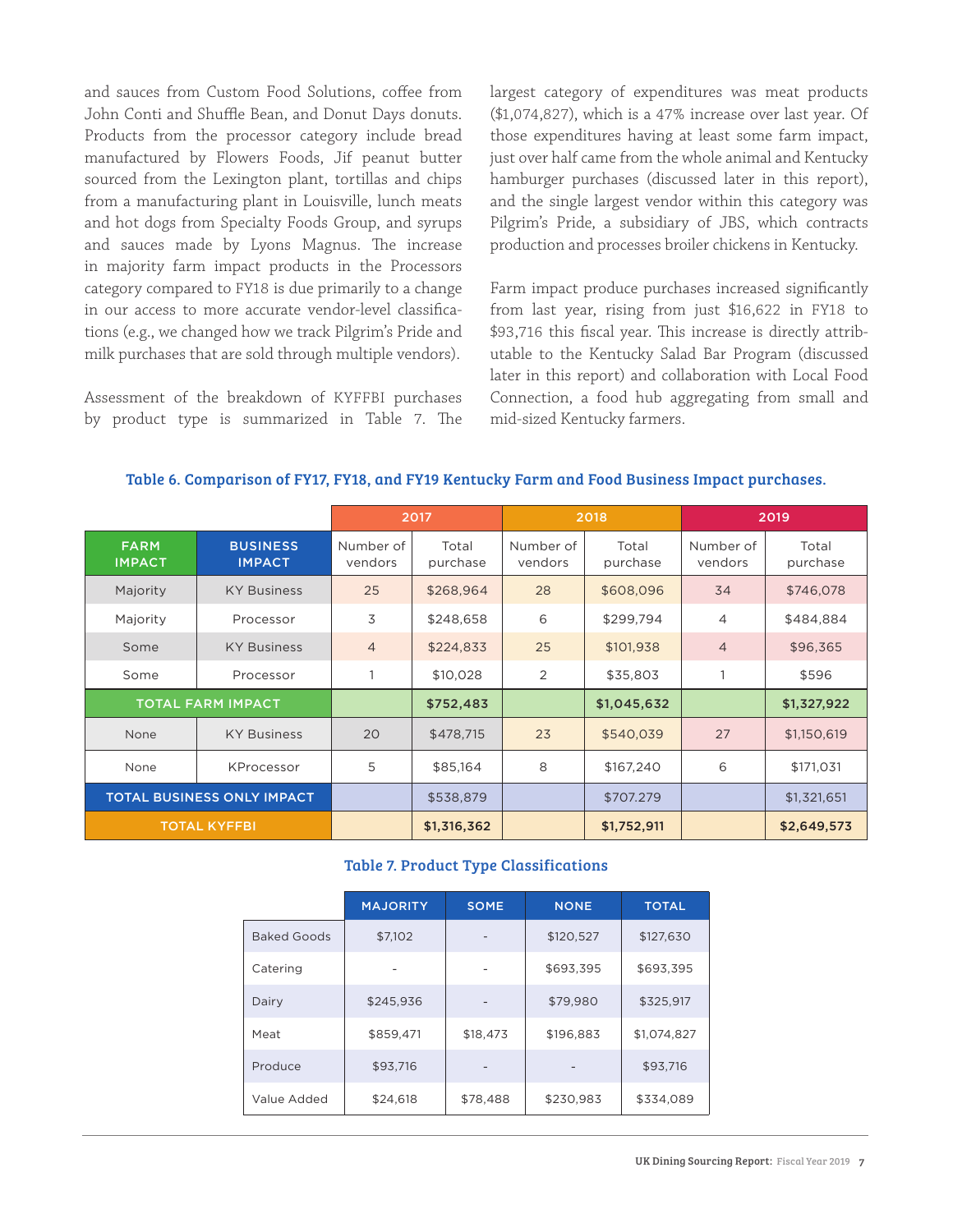## <span id="page-7-0"></span>**DISCUSSION**

The fifth year of the dining contract brought significant changes in Kentucky-impact strategies on the part of UK Dining (Aramark). The development and implementation of the Kentucky Salad Bar Program, the Whole Animal Program, and sub-contracting with local restaurants for dining stations resulted in significant increases in both farm-impact and Kentucky-owned business impact purchases, and are discussed in greater detail in this section.

## Independent Restaurants in Residential Dining

Just over 65% of the business impact purchases are attributed to a unique program that brings independently owned restaurants into residential dining facilities. Beginning in the spring semester, UK Dining formed agreements with three local, independently owned restaurants (Athenian Grill, Atomic Ramen, Taste of India) to provide food at stations in the two residential dining halls. The inclusion of these purchases within the KYFFBI program was proposed by UK Dining (Aramark) and agreed upon by UK administrative leadership as the program was determined to meet both the spirit and the letter of the contract.

Participating restaurants were contracted for a predetermined number of portions at a fixed reimbursement rate, and in turn, those reimbursements were reported as part of business impact purchasing. No additional expenditure breakdown based on farm impact of the ingredients was reported, and so all costs were attributed to only the business impact KPI. Dining reported a strong positive response from students to the program, which prompted an increase in the number of portions purchased and an expansion into both lunch and dinner service, as well as further intentions to expand the program next year.

### New Farm Impact Initiatives

The success of both the Kentucky Salad Bar and Whole Animal Programs required collaboration among a diverse array of value chain partners to develop production plans, menu integration strategies, and provide ongoing technical assistance for producers. Robust planning efforts allowed farmers ample time to develop appropriate production schedules designed specifically to meet UK Dining's projected demand while firm forward commitments by UK Dining provided the needed reassurance for farmers expanding production and increasing their risk exposure.

#### Whole Animal Program

Building off the success of the Kentucky hamburger program, in FY19 UK Dining looked to other opportunities to bring farm impact animal proteins to campus. Purchasing whole animals is a long-established method to control costs for the buyer and maximize benefits to the farmer. Farmers might wish they could raise only pork loins, but they are in fact stuck raising the whole hog. Moving the entire harvest from an animal (i.e., everything from premium cuts, lower-valued cuts, and even bones and hides) is the key to making a local meat economy thrive, as it ensures the full value of that animal is being captured by the farmer.

To pursue a whole-animal strategy, UK Dining (Aramark) worked with the leadership at Marksbury Farm, and Clem's Refrigerated Meats. In addition to sourcing exclusively from Kentucky farms, Marksbury Farm products are also certified pasture-raised and humanely handled through the Global Animal Partnership, a third-party animal welfare certification, thereby supporting Aramark's broader corporate social responsibility goals.

Through this collaborative program, UK Dining (Aramark) purchases whole hogs and beef for use in residential dining. During the academic year, Marksbury Farm sourced three whole cattle and four whole hogs per week, which came from 14 cattle producers and four pork producers. Marksbury handled all the production planning, processing schedules, and overall logistics of the program. High-value cuts were sold back to Marksbury Farm, who in turn sold them through their established wholesale and retail outlets. This allowed UK Dining (Aramark) to reduce the overall average cost of the animal per pound.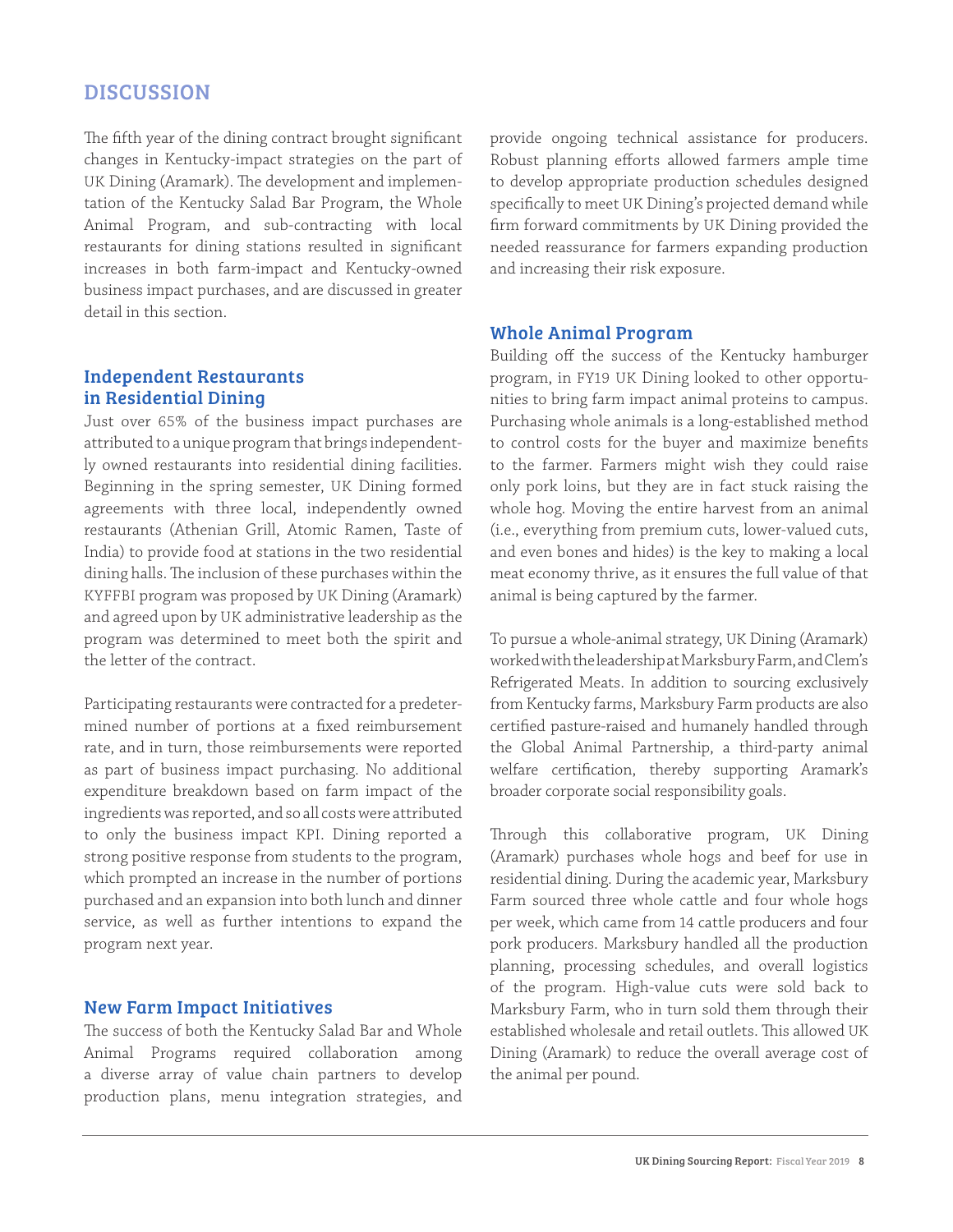The whole muscles are sub-divided by Marksbury Farm into categories or 'boxes' based on kitchen implementation: braising, roasting, smoking, and grilling. Residential dining chefs integrate the boxes of product they receive into Aramark recipes as indicated by the category rather than a specific cut. Beef trim and fat are sent to Clem's Refrigerated Foods who then prepares bulk ground beef (which is separate from the hamburger patty program).

The whole animal program is uniquely tailored to both the logistic and financial needs of institutional dining. Rather than paying a lump sum for a whole animal, this program divides the animals into different products based on menu implementations, and the costs are proportionally distributed across those products in a way that reflects market value. For example, the braising box is valued lower than the grilling box. This allows for accurate plate cost calculations, which is crucial to UK Dining's (Aramark's) management needs.

A key piece of the program's success lies in turning as little meat as possible into a ground product. Channeling high-value cuts into high-value implementations (e.g., catering, carving station) where the costs can be accounted for is preferable, rather than putting those cuts into a ground product thereby unnecessarily raising the net cost of ground meat, which is used in lower-cost menu items.

Regular check-ins between UK Dining (Aramark) and Marksbury Farm allowed for fine-tuning of the program. For example, over the course of the year adjustments were made to the cut card (e.g., size and type of cuts), the flavor profile and format of sausage, and switching up the use of cuts such as hams for different seasonal applications.

## Salad Bar Program

The Kentucky Salad Bar Program is the culmination of a multi-year effort by The Food Connection's Cultivate Kentucky Partnership, UK Dining, and key partners along the value chain. Through this initiative, UK Dining works with Local Food Connection (LFC), a Northern Kentucky-based food hub, to provide both greens and other produce on the two residential dining hall salad bars throughout the academic year. Drawing on typical

salad bar usage, UK Dining worked with LFC to project needed quantities and map out the production schedule for the rotation of seasonal ingredients.

In this inaugural year of the program, there were areas of growth and learning for all project partners. An initial challenge was homing in on the specific salad preferences of college students. For example, radishes were less popular than expected and identifying exactly what size of kale or spinach would be accepted as 'baby' greens required narrowing harvest windows for farmers. Additionally, a cold and wet spring delayed the planting and growth of salad greens intended for the spring semester, causing a significant reduction in product available to the program. However, because the Kentucky Salad Bar Program was designed to enhance rather than replace the standard salad bar, gaps in local procurement were filled in with conventionally sourced produce when unforeseen shortages arose. This form of risk mitigation was a reassurance to both UK Dining and LFC, as it allowed for growth and adaptation and accounted for the natural variability of locally sourced produce in the extended season.

Because of the close relationships and regular communication between all stakeholders, members of the Cultivate Kentucky Partnership were able to provide technical assistance and troubleshoot quality management or logistic issues as they arose. To ensure participating farmers were prepared to supply for institutional demand, The Food Connection's Cultivate Kentucky senior extension associate worked with LFC by supporting farmers preparing for and successfully completing the required third-party food safety audits (i.e., GAP), and assisted LFC in completing a facility audit. In regard to logistic and administrative adjustments, the LFC salad bar products were routed through the established produce distributor (with LFC effectively serving as a vendor to that distributor), which was seen as a necessary step to mitigate compliance issues for UK Dining though it increased total procurement costs. A positive outcome of this arrangement is that working in collaboration with a regional distributor creates the potential for Aramark and/or LFC to scale the Salad Bar Program to other institutions that would otherwise be outside the scope of LFC's operations.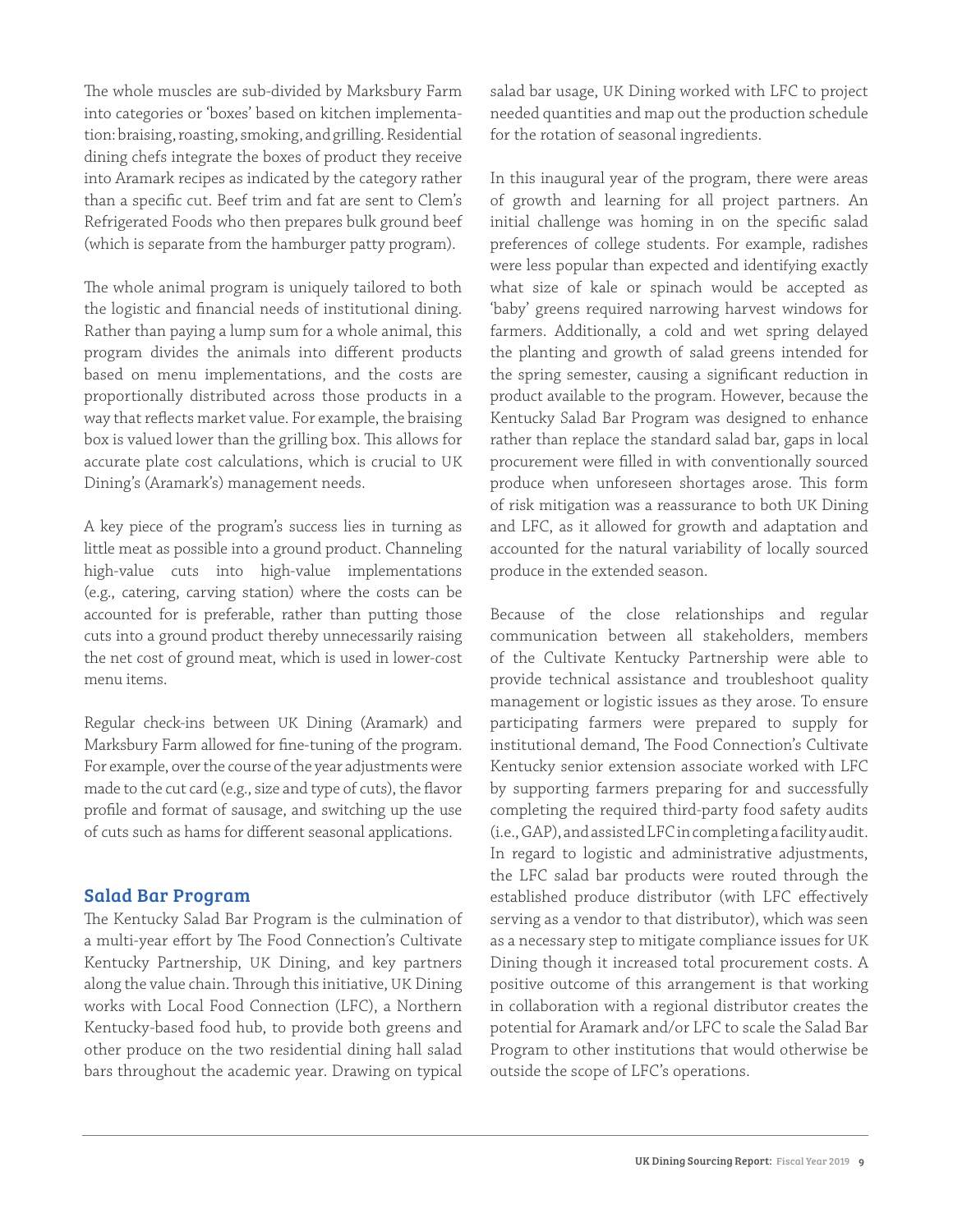<span id="page-9-0"></span>Despite the ups and downs of the inaugural year, over 18,000 pounds of locally sourced, seasonal produce was served to students through the Salad Bar Program for a total of \$80,391 in purchases between September and May. UK Dining committed to renewing the program for FY20, and all partners are optimistic about future potential. Areas of focus for the coming year include additional technical assistance from the Cultivate Kentucky program focused on wholesale readiness, quality management, and enhanced attention to season extension.

## **CONCLUSION**

Through a combination of collaboration and innovation, local food procurement efforts by UK Dining (Aramark) continue to expand. While staple products like conventionally sourced chicken and milk continue to provide a significant portion of farm-impact purchases, new initiatives developed in collaboration with local producers and food hubs (e.g., aggregator/distributors) have opened the door for small and mid-sized farms to provide products to campus. The introduction of independent restaurant sub-contracts for residential dining stations indicates a significant shift in purchasing strategy.

While UK Dining (Aramark) far surpassed the KPI minimums for farm and business impact purchasing, it is important to note that the new programs emphasizing coordinated and collaborative strategies for farm-impact produce and meat have the greatest potential to impact the growth of our local food economy. Because of the focus on collaborative strategies with Kentucky-owned farms and businesses, this year, for the first time, they were able to completely fulfill their purchasing requirements with products from Kentucky farms and Kentucky-owned businesses—a significant and laudable accomplishment.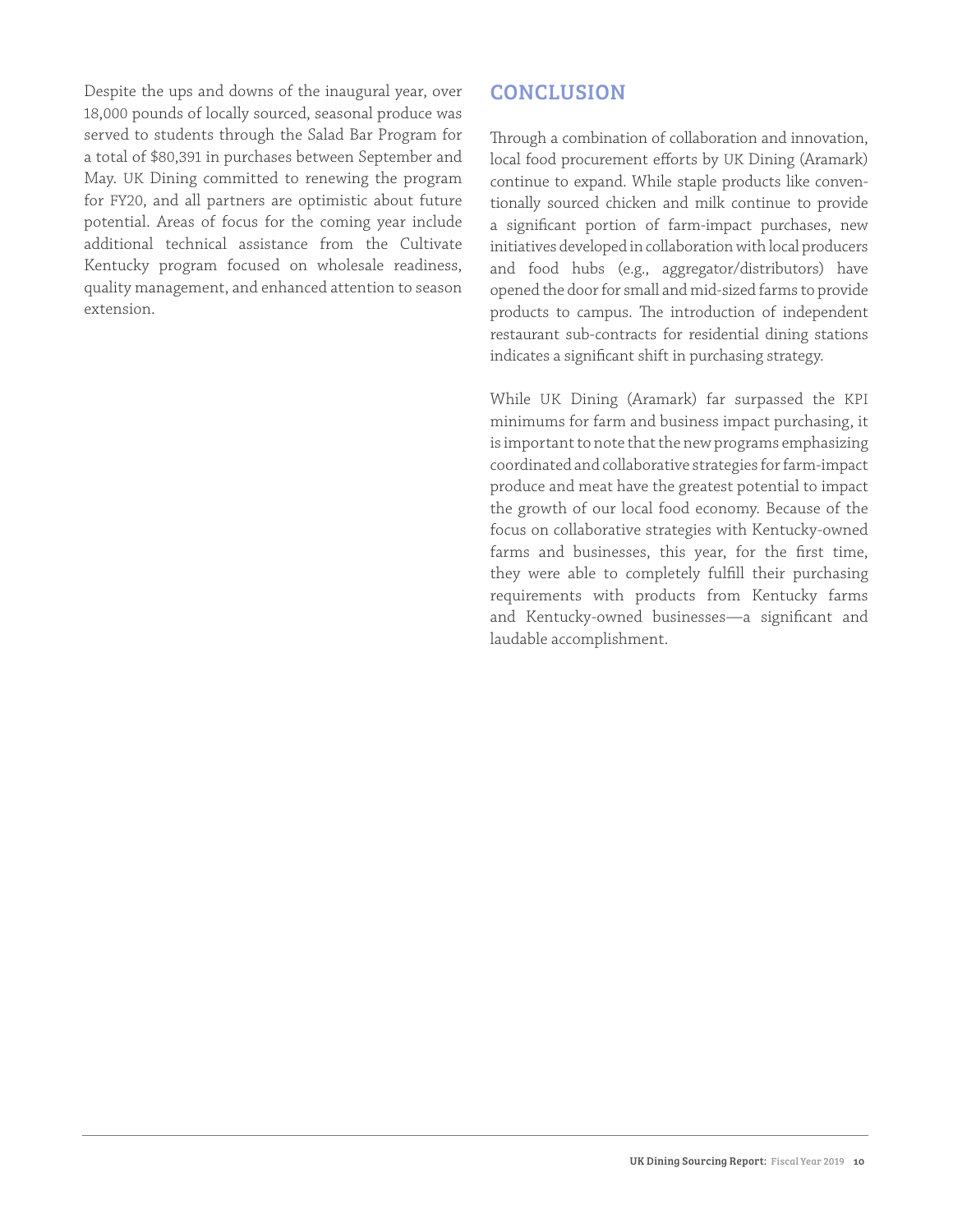## <span id="page-10-0"></span>Appendix 1 Complete Classification of UK Dining Purchases by Kentucky Farm and Vendor Source

| <b>KENTUCKY FOOD BUSINESS IMPACT</b>           |                                                                                                                                                                                                                   |  |  |  |
|------------------------------------------------|-------------------------------------------------------------------------------------------------------------------------------------------------------------------------------------------------------------------|--|--|--|
| <b>Category</b>                                | <b>Definitions</b>                                                                                                                                                                                                |  |  |  |
| Kentucky food business/entrepreneur            | A food producer or farm that is privately held and majority owned by<br>citizens of Kentucky and operates primarily in Kentucky.                                                                                  |  |  |  |
| Kentucky-located food processor                | An enterprise not classified here as a Kentucky Food Business, but which<br>engages in significant food production or processing at a Kentucky facility.<br>Only processors that are Kentucky Proud are included. |  |  |  |
| Kentucky distributor or not<br>a food business | A vendor in Kentucky that primarily transports or repackages;<br>a majority share of ownership is held by non-Kentucky residents.                                                                                 |  |  |  |

| <b>KENTUCKY FARM IMPACT</b>         |                                                                                                                                                                                                                                                                                         |  |  |  |
|-------------------------------------|-----------------------------------------------------------------------------------------------------------------------------------------------------------------------------------------------------------------------------------------------------------------------------------------|--|--|--|
| Category                            | <b>Definitions</b>                                                                                                                                                                                                                                                                      |  |  |  |
| Majority Kentucky farm source       | The food product or the primary ingredient is sourced exclusively or<br>predominantly (>50%) from Kentucky farms. Specific farm sources are or<br>could be identified, though they may be comingled.                                                                                    |  |  |  |
| Some Kentucky farm source           | It can be reasonably concluded that >10% of the food product or a majority<br>fraction of a primary ingredient was sourced from Kentucky farms. In most<br>examples, Kentucky and non-Kentucky farm products are comingled with<br>no means to identify specific Kentucky farm sources. |  |  |  |
| No significant Kentucky farm source | There is no identifiable Kentucky farm source for ingredients or the only<br>significant potential Kentucky farm content is derived from nationally/<br>globally processed and comingled commodities (e.g. corn sweetener).                                                             |  |  |  |

To help clarify our two-part classification methodology, the table below provides examples of products sourced by UK Dining (including a description of the business and the nature of the product's production or processing) and the subsequent farm and business impact classifications applied.

| <b>FOOD PRODUCT EXAMPLES</b>                                                                                                                | <b>Farm Impact</b> | <b>Business Impact</b> |
|---------------------------------------------------------------------------------------------------------------------------------------------|--------------------|------------------------|
| A case of tomatoes sourced from a Kentucky farm                                                                                             | Majority           | <b>KY Business</b>     |
| Fluid milk from plant owned by a regional dairy cooperative,<br>and the plant sources primarily from Kentucky dairies                       | Majority           | Processor              |
| A broccoli soup with Kentucky grown broccoli and other ingredients<br>sourced from out of state, made by a Kentucky-owned food manufacturer | Some               | <b>KY Business</b>     |
| Beer cheese made by a Kentucky-owned business but from cheese<br>sourced from out of state                                                  | <b>None</b>        | <b>KY Business</b>     |
| Sandwich bread made from non-Kentucky flour at a bakery located in<br>Kentucky and owned by a national corporation                          | None               | Processor              |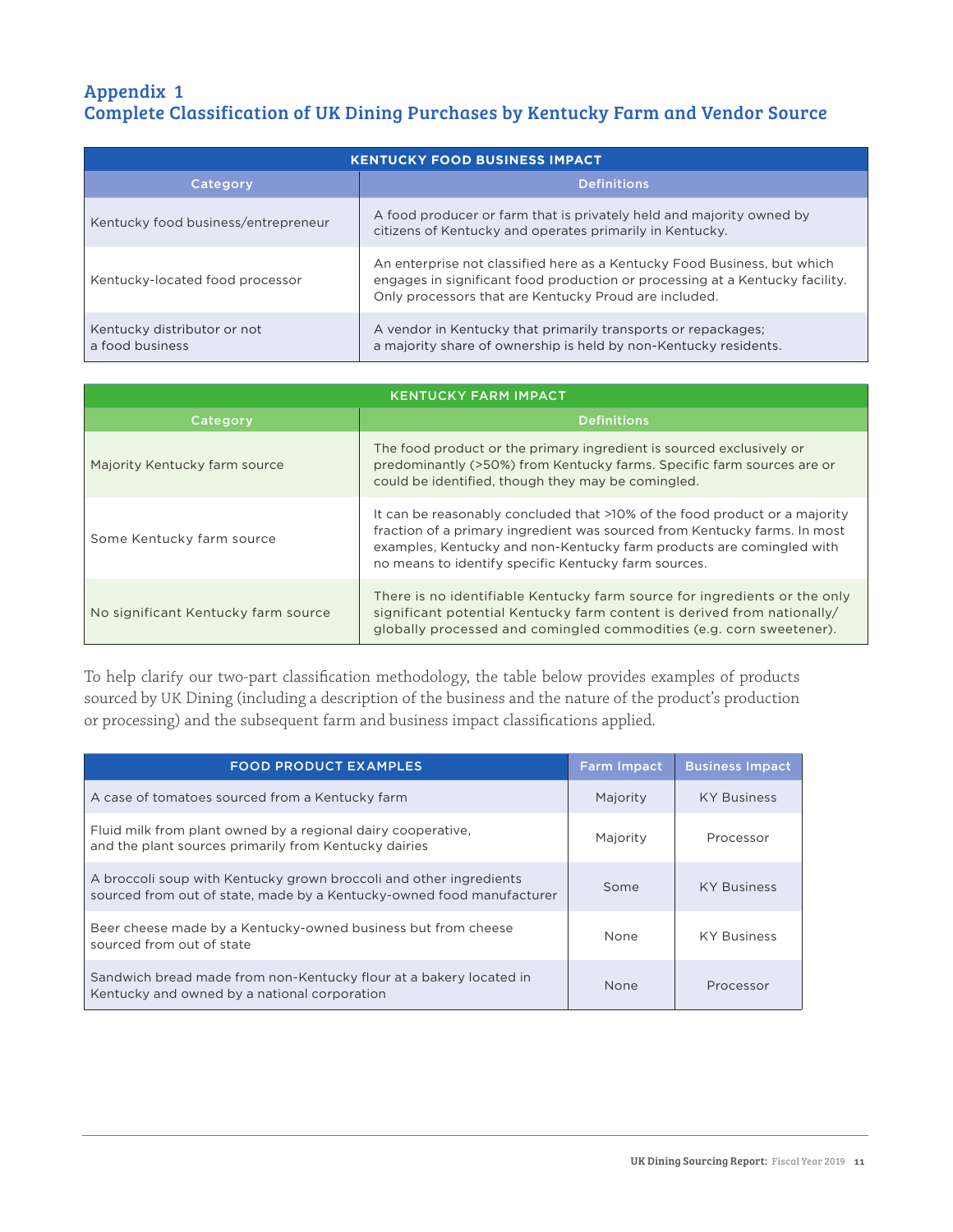## <span id="page-11-0"></span>Appendix 2 Complete List of UK Dining Vendors by Classification

| <b>VENDORS</b>                    | <b>PRODUCTS</b>                           | <b>BUSINESS IMPACT</b>   | <b>FARM IMPACT</b><br><b>PRODUCTS</b> |
|-----------------------------------|-------------------------------------------|--------------------------|---------------------------------------|
| <b>Adams Matthews</b>             | Cheesecake                                | <b>KY Owned Business</b> | None                                  |
| Ale 8 One Bottling Company        | Soda                                      | <b>KY Owned Business</b> | <b>None</b>                           |
| <b>Appalachian Meats</b>          | Bacon                                     | <b>KY Owned Business</b> | Some                                  |
| <b>Applecreek Specialty Foods</b> | Salsa, confections, seasonings            | <b>KY Owned Business</b> | None                                  |
| Athenian Grill                    | Sub-contracted restaurant                 | <b>KY Owned Business</b> | None                                  |
| <b>Atomic Ramen</b>               | Sub-contracted restaurant                 | <b>KY Owned Business</b> | <b>None</b>                           |
| <b>Black Hawk Farms</b>           | Beef                                      | <b>KY Owned Business</b> | Majority                              |
| <b>Blm Coffee Enterprise LLC</b>  | Coffee                                    | <b>KY Owned Business</b> | None                                  |
| <b>Bluegrass Baking Company</b>   | Baked goods                               | <b>KY Owned Business</b> | None                                  |
| <b>Bluegrass Kettle Masters</b>   | Kettle corn                               | <b>KY Owned Business</b> | Majority                              |
| <b>Boone Creek Creamery</b>       | Cheese                                    | <b>KY Owned Business</b> | Majority                              |
| <b>Borden Dairy Company</b>       | Milk                                      | Processor                | Majority                              |
| Chelsea's Eggs                    | Pastured eggs                             | <b>KY Owned Business</b> | Majority                              |
| Circle G Farms                    | Produce                                   | <b>KY Owned Business</b> | Majority                              |
| Clem's Refrigerated Foods         | Hamburger, beef, pork, poultry            | <b>KY Owned Business</b> | Majority, None                        |
| <b>Courtney Farms</b>             | Produce                                   | <b>KY Owned Business</b> | Majority                              |
| Crank & Boom Ice Cream            | Ice cream                                 | <b>KY Owned Business</b> | Majority                              |
| <b>Crigger Farms</b>              | Honey                                     | <b>KY Owned Business</b> | Majority                              |
| <b>Custom Food Solutions LLC</b>  | Soups, sauces                             | <b>KY Owned Business</b> | Majority, Some,<br>and None           |
| Dan-O's Seasoning                 | Seasoning                                 | <b>KY Owned Business</b> | None                                  |
| Dee's Gourmet Nutz                | Snack mix                                 | <b>KY Owned Business</b> | None                                  |
| Donut Days Bakery                 | Donuts                                    | <b>KY Owned Business</b> | None                                  |
| Evans Orchard                     | Apples, apple cider                       | <b>KY Owned Business</b> | Majority                              |
| F and F Farms                     | Fish                                      | <b>KY Owned Business</b> | Majority, None                        |
| Fayette Co. Creamery              | Ice cream                                 | <b>KY Owned Business</b> | None                                  |
| FB Purnell Sausage                | Sausage                                   | <b>KY Owned Business</b> | Some                                  |
| Fischer                           | Hot dogs                                  | Processor                | None                                  |
| Fishmarket Seafood                | Value-added meat products,<br>beer cheese | <b>KY Owned Business</b> | Majority, None                        |
| <b>Flowers Foods</b>              | Bread, buns, other baked goods            | Processor                | None                                  |
| Freedom Run Lamb Farm             | Lamb                                      | <b>KY Owned Business</b> | Majority                              |
| <b>Gallrein Farms</b>             | Produce                                   | <b>KY Owned Business</b> | Majority                              |
| Habegger Farms                    | Produce                                   | <b>KY Owned Business</b> | Majority                              |
| Happy As A Lark                   | Cakes                                     | <b>KY Owned Business</b> | None                                  |
| <b>Hart County Produce</b>        | Produce                                   | <b>KY Owned Business</b> | Majority                              |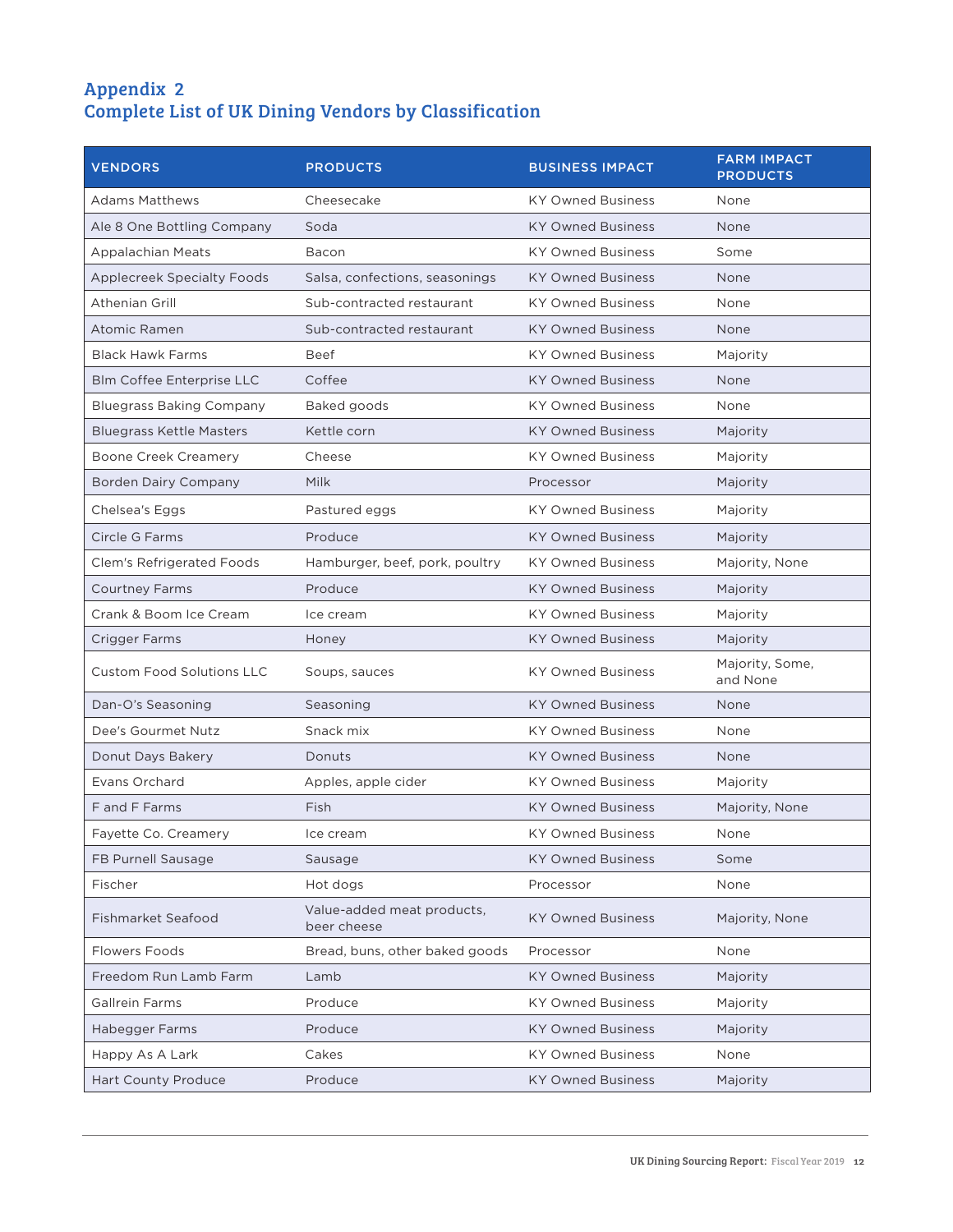| <b>VENDORS</b>              | <b>PRODUCTS</b>                       | <b>BUSINESS IMPACT</b>   | <b>FARM IMPACT</b><br><b>PRODUCTS</b> |
|-----------------------------|---------------------------------------|--------------------------|---------------------------------------|
| John Conti Coffee Company   | Coffee                                | <b>KY Owned Business</b> | None                                  |
| <b>Jones Brothers Farms</b> | Produce                               | <b>KY Owned Business</b> | Majority                              |
| JSW Farm Chop Shop          | <b>Beef</b>                           | <b>KY Owned Business</b> | Majority                              |
| Kenny's Farmhouse Cheese    | Cheese                                | <b>KY Owned Business</b> | Majority                              |
| Kern's Kitchen              | Derby pie                             | <b>KY Owned Business</b> | None                                  |
| KHI Foods Inc.              | Butternut squash                      | <b>KY Owned Business</b> | Majority                              |
| KY Dawgs                    | Hotdogs, bologna                      | <b>KY Owned Business</b> | Majority                              |
| KY Hydro Farm               | Produce                               | <b>KY Owned Business</b> | Majority                              |
| Lexington Pasta             | <b>Noodles</b>                        | <b>KY Owned Business</b> | None                                  |
| <b>Lincoln County Coop</b>  | Produce                               | <b>KY Owned Business</b> | Majority                              |
| Lyons Magnus                | Dessert sauces                        | Processor                | None                                  |
| Marksbury Farm Foods LLC    | Beef, pork, chicken                   | <b>KY Owned Business</b> | Majority                              |
| Mingua Beef Jerky           | Beef jerky                            | <b>KY Owned Business</b> | None                                  |
| Mulberry Farms Orchard      | Produce                               | <b>KY Owned Business</b> | Majority                              |
| Old Kentucky Chocolates LLC | Chocolates                            | <b>KY Owned Business</b> | None                                  |
| Pilgrim's Pride             | Chicken                               | Processor                | Majority                              |
| Prayer Mountain Farms       | Mushrooms                             | <b>KY Owned Business</b> | Majority                              |
| Preferred Popcorn           | Popcorn                               | Processor                | Majority                              |
| Shuffle Bean Coffee         | Coffee                                | <b>KY Owned Business</b> | None                                  |
| Smucker's                   | Jif peanut butter                     | Processor                | None                                  |
| Solio                       | Canola oil                            | Processor                | Some                                  |
| Southern Belle Dairy        | Milk                                  | Processor                | Majority                              |
| Specialty Foods Group Inc.  | Hotdogs, deli meats                   | Processor                | None                                  |
| <b>Spring Valley Farm</b>   | Sorghum                               | <b>KY Owned Business</b> | Majority                              |
| <b>Stone Fall Farm</b>      | Eggs                                  | <b>KY Owned Business</b> | Majority                              |
| <b>Superior Meats</b>       | Beef, lamb, turkey, bison,<br>sausage | <b>KY Owned Business</b> | Majority, None                        |
| Taste of India              | Restaurant sub-contractor             | <b>KY Owned Business</b> | None                                  |
| Taylor Belles'              | Ice cream                             | <b>KY Owned Business</b> | Majority                              |
| UK South Farm               | Produce                               | <b>KY Owned Business</b> | Majority                              |
| Weisenberger Mill           | Flour, baking mixes, honey            | <b>KY Owned Business</b> | Majority                              |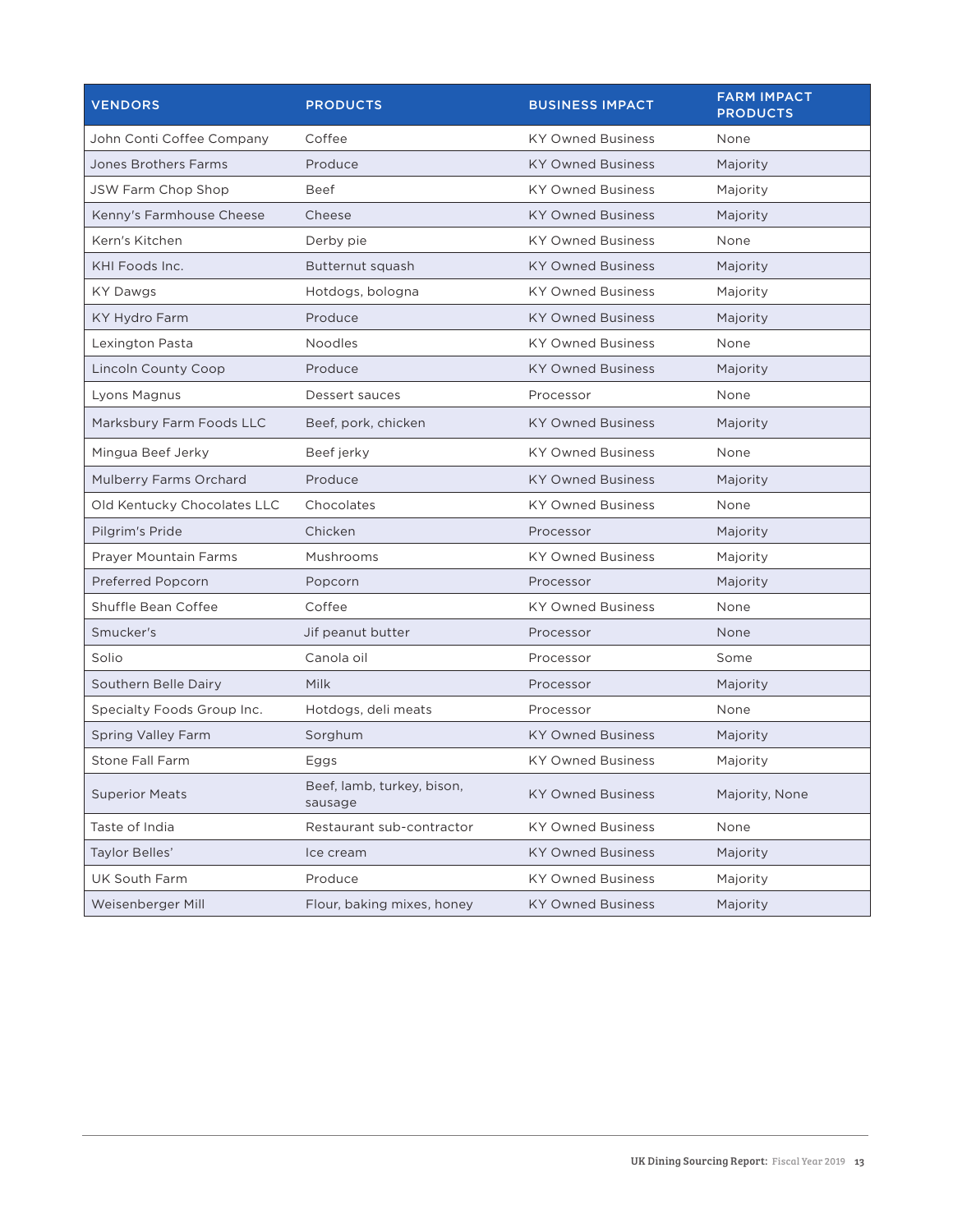## <span id="page-13-0"></span>Appendix 3 Why Local?

A key challenge for any local food program is to effectively communicate the motivation (i.e., the 'why' of local food) for such a program and the rationale for the definition of local by which that program operates. While commodity and export markets will always be a key piece of our state's agricultural economy, our community also recognizes the additional values (social, environmental, and economic) the Commonwealth receives from supporting home-grown products from Kentucky farms and Kentucky entrepreneurs.

During the public conversations regarding the University's decision to privatize dining services in 2014, a common theme was the vital role of the University of Kentucky as a land-grant institution in fostering the growth of a resilient and sustainable agro-food

economy for our state<sup>1</sup>. Following the input of on- and off-campus stakeholders, the primary rationale for both the integration of local food (i.e. Kentucky Farm and Food Business Impact) KPIs and the establishment of The Food Connection was to leverage the University as a committed buyer of Kentucky-sourced products to develop and expand wholesale value chains for local foods<sup>2</sup>.

Wholesale and institutional markets are traditionally driven by low cost, high volume, and standardized

#### MONEY STAYS

Dollars spent with Kentucky farms and food entrepreneurs not only provide economic support to those producers, but also recirculate in our local economy, generating more wealth and stronger communities.

### CULTURE AND COMMUNITY

Strong local food systems celebrate and preserve Kentucky's food culture. Greasy beans, Hickory King corn, and real country ham are just some of the unique foods that Kentuckian's love to eat, and our farmers love to raise.



#### MORE JOBS

It takes a lot of work to put local food on our plates, and that means local jobs. From farm store clerks to line cooks, meat packers to graphic designers; we all benefit from a strong Kentucky food and farm economy.



#### HEALTHY LAND

Less sprawl, more biological diversity, and support for farmers who are the stewards of our land are some of the benefits that come with a vibrant and sustainable Kentucky food and farm economy.

#### FRESH FLAVORS

Foods straight from Kentucky farms are as fresh as it gets and come to you at the peak of their flavor. Eating with the seasons ensures a healthy, varied diet, and keeps our farmers busy all year.

<sup>1.</sup> Editorial. Lexington Herald-Leader April 28, 2014. https://www.kentucky. com/opinion/editorials/article44421204.html

<sup>2.</sup> Blackford, Linda. 2014. "UK partners with Aramark on \$5 million institute to bolster locally grown food." Lexington Herald-Leader. Retrieved from https://www.kentucky.com/news/local/education/article44508111.html